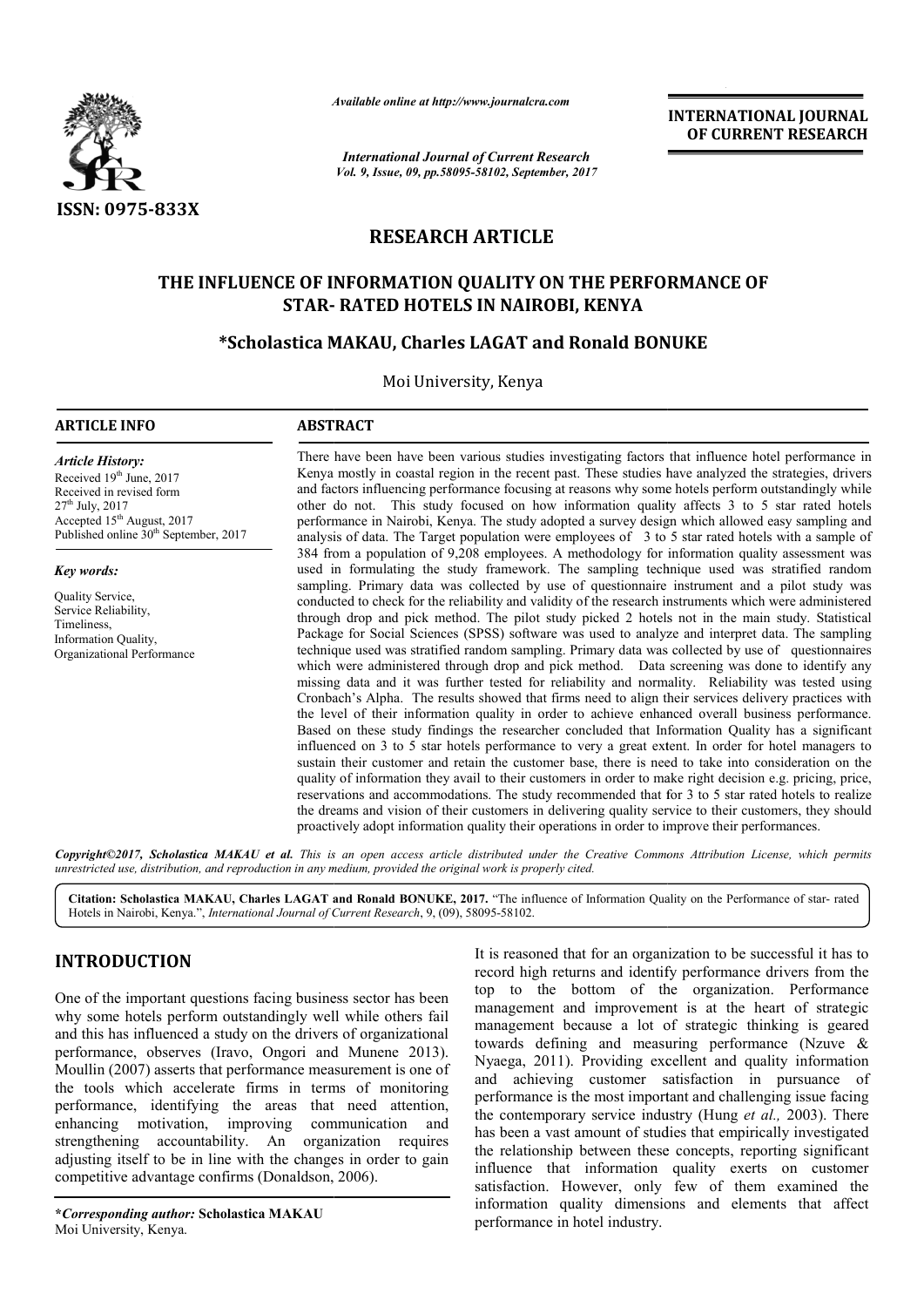Hotel services are considered as one of the most important and high customer contact services in the tourism industry (Shahin & Samea, 2010). Service quality management and improvement are the most critical factors in today's hotels' business. Hotels are intermediaries who bear the responsibility of satisfying customers by providing quality tourism service in terms of quality information to the tourists. It is therefore crucial to develop an understanding of the success of hotel business in the Kenyan context. Besides the numerous studies on the quality management and performance linkages, there is scarcity of empirical and conceptual studies on Kenyan hotels. Specifically, there are inadequate information quality practices and its role on performance studies on hotels operating in Kenya. Performance is affected by a number of factors, all of which should be taken into account when managing, measuring, modifying and rewarding performance (Armstrong & Baron, 1998). One of the factors is information quality and how this information is managed. There are various concepts in measuring performance, such as sales per employee, export sales, growth rates of sales, total assets, total employment, operation profit ratio, turnover and return on investment (Kemp *et al.,* 2003). Further, according to (Yusuf, 2002), alternative measures of performance may be different, depending on the size and type of firm or its ownership.

Previous studies on hotel performance cover factors, operation strategies, labor turnover and wastage, influence and drivers affecting hotel performance in Kenya. This means that there are studies on strategic management on hotels (Jane Kemunto Ongori, Dr. Mike Iravo, Dr. Charles Elijah Munene (2013), factors affecting performance of hotels and restaurants in Kenya, operation strategy and performance in the hotel industry ( Ng'ang'a Anne Wangui 2013), assessment of labor turnover and wastage, Kung'u Samson Kuria 2011). Thus, there are studies on strategic management accounting (Collier and Gregory, 1995), the structure of cost accounting system (Brignall *et al.,* 1991; Brignall, 1997), the general and relative importance of the knowledge in accounting techniques in hotel management (Damitio and Schmidgall, 1990), effect of Strategic Management Drivers on the performance of the hotel industry (Jean Mutindi Mzera Uzel, 2015).

Information quality is defined an assessment or measure of how fit an information object is for use, (Jason et al.., 2011). So what are the dimensions/factors that comprise information quality and thus lead to its final valuation? (Jason et al.., 2011) affirms that dimensions within this group are accuracy (correct, reliable), believability (regarded as true and credible), objectivity (unbiased) and reputation (trusted in terms of source or content). The contextual quality group advances the discussion and emphasizes that quality cannot be judged without assessing the context at hand. Value-added (provide advantages from use), relevancy (applicable and helpful), timeliness (age of the data is appropriate), completeness (sufficient breadth, depth and scope) and appropriate amount of data (appropriate volume of data available) are therefore identified within this area. The representational quality group focuses on data representation aspects and includes interpretability (appropriate language and units and data definitions are clear), ease of understanding (without ambiguity and easily comprehended), representational consistency (always presented in the same format and are compatible with previous data) and concise representation (compactly represented without being overwhelming) dimensions. The management in hotel industry like any other

can use the feedback on performance to make adjustments to policies and other modes of organizational operations (Wadongo, Odhuno & Kambona, 2010). The majority of hotels use traditional profitability measures for performance evaluation (Mia and Patier, 2001; Atkinson and Brown, 2001; Haktanir and Harris, 2005; Pavlatos and Paggios, 2007). (Jagels & Ralston, 2007) assert that without management's understanding of the information being provided. information being provided. management's effectiveness will be greatly reduced. For the hospitality industry business, it is necessary the organization of a managerial accounting system to analyze the performance of each department and to decide how to increase the profit and the quality of all services. To achieve this, (Jagels *et al.,* 2007) continues to say that three types of information are necessary: information about costs; information about prices and information about contribution and profit policy. Black and Porter (1996) particularly emphasize that information technologies facilitate the availability of information in enabling the performance assessment systems for continuous improvement. Marchand, Kettinger and Rollins (2000) have recently elaborated the link between IT and firm performance. Based on a large sample survey of global firms, they concluded that three sets of factors explained these firms' continued success with the deployment of IT: (i) the quality of their information technology management practices (e.g., integrating IT into key operational and managerial processes), (ii) their ability to develop appropriate information management processes for sensing, gathering, organizing, and disseminating information, and (iii) their ability to instill desired information behaviors and values (e.g., pro-activeness, sharing, integrity).

#### **Research Objective**

The objective of this research was to determine the effect of information quality on the performance of 3 to 5 star rated hotels in Nairobi, Kenya

#### **Quality Information (IQ)**

Information quality (IQ) is critical in organizations. Yet, despite a decade of active research and practice, the field lacks comprehensive methodologies for its assessment and improvement asserts Yang et al. (2001). The growth of data warehouses and the direct access of information from various sources by managers and information users have increased the need for, and awareness of, high quality information in organizations affirm Yang et al (2001). The study developed a model, which is useful for deciding what to do to improve information quality (IQ). The model's focus on product or service delivery and on how quality can be assessed by specifications or customer expectations employs quality aspects that are relevant to delivering better quality information. The IQ model focused on accessing timelines, reliability, availability, targeted audience, completeness, confidentiality and integrity of the information. There are various definitions for information quality provided by reviewing literature; however, it is the concept of "fitness for use" that is most prevalent. Further, there is an abundance of attributes and dimensions that have been identified in the literature that explain information quality in more measurable terms. According to Gustavsson, M. and Jonsson, P. (2008) the attributes of information quality are complete, concise, reliable, timely valid, accessible, appropriate amount, credible relevant and understandable. Stvilia, B., Gasser, L., Twidale,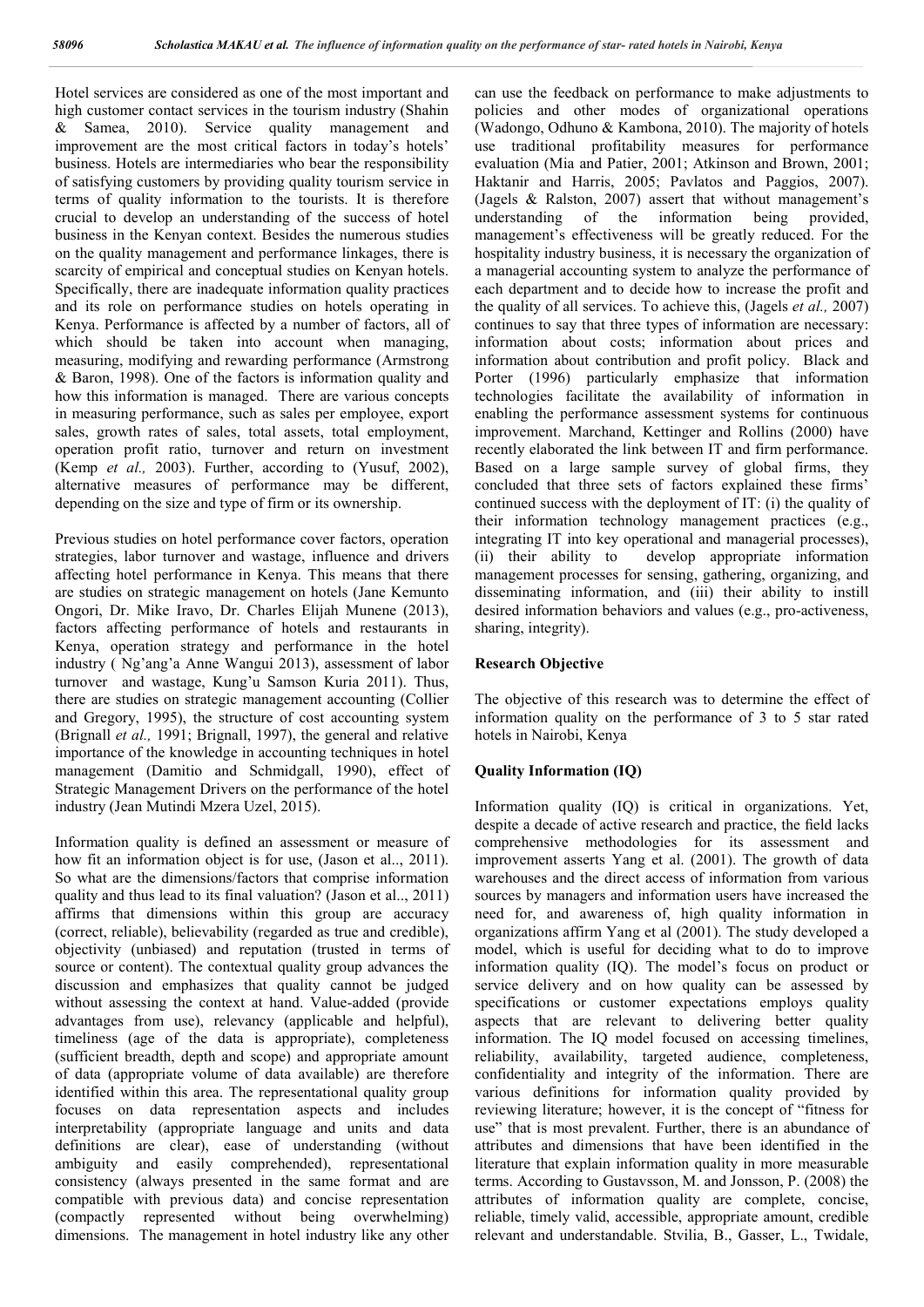M.B., Smith, L.C. (2007) assert that for firms' processes that depend on information, the quality of information is one of the key determinants of the quality of their decisions and actions. Such view is also shared by others, for example: Najjar (2002) connects IQ to service quality in the banking industry, Miller (2005) links IQ with firm's market share, Rossin (2007) associates IQ with the performance characteristics of supply chains, whereas Vanden (2008) emphasizes the significance of IQ in determining option prices. While it is broadly recognized that quality information plays a critical role in the success of firms (Choo, 1996; Daft and Lengel, 1986; Porter and Millar, 1985), any information acquired by decision-makers will deliver little impact on firm performance if it is not actually utilized in the making of decisions (Davenport and Beers, 1995; Diamantopoulos and Souchon, 1999).

Researchers increasingly claim that leveraging such performance benefits depends less on possessing the technology and more on the ability to best utilize the information in decision-making processes (Davenport and Beers, 1995; Diamantopoulos and Souchon, 1999; Rindfleisch and Moorman, 2001). Hotel Managers should recognize that employees' intention to use available information for their decision-making and process management activities depends on the quality of available information. They should recognize that employees are more likely to engage in utilizing information when its quality and the quality of the system itself meet employees' information needs, (Xu *et al.,* 2013). This will ensure firm performance since the information is meeting user requirements. Gustavsson, M. and Jonsson, P. (2008) defines information quality as concept of 'fitness for use'.

#### **Information Security and Performance**

The ISO standard 27001 describes information as an asset and an asset as anything that has value in an organization. ISO 2700 is an international Standard and the fundamental aim is to protect information from security threats whether internal or external, deliberate or accidental such as virus attach, misuse, theft, vandalism/terrorism and fire. ISO 27001 quickly produces a return on investment giving thorough guidance on complying with regulations and contractual requirements regarding information security, privacy and IT governance. ISO 27001, an information security standard is an international Standard and the fundamental aim is to protect information from security threats whether internal or external, deliberate or accidental such as virus attach, misuse, theft, vandalism/terrorism and fire. The standards guide the way to manage information security by preserving the confidentiality, integrity and availability (commonly known as C.I.A.) of information assets. In order for organizations to establish this system, there is whole process given in the standard known as risk assessment methodology (RAM). RAM is a systematic process of identifying all organizational information assets, valuation of such assets, identification of threats and Vulnerabilities (risks), selection of appropriate controls to identified risks in order to treat them. It gives guidance on the overall information security management, based on a business risk approach, to establish, implement, maintain and continually improve information security. The standards indicate that information is asset and an asset is anything that has value to organization. The controls are appended in the ISO 27001 standard in Annex A which is a normative document and guides the users to identify the controls which have 14 domains i.e. from A.5 - A.18 for application. This

standard ensures business continuity in organizations because it safeguards security breaches on information.

#### **Information Quality and Performance**

There are various definitions for information quality provided by reviewing literature; however, it is the concept of "fitness for use" that is most prevalent. This definition takes the perspective of assuring quality based on user needs within organizations and between organizations asserts (Inda, Abu, Rohaizat , Noriza 2014). Further, there is an abundance of attributes and dimensions that have been identified in the literature that explain information quality in more measurable terms. According to the attributes of information quality are complete, concise, reliable, timely valid, accessible, appropriate amount, credible relevant and understandable. Furthermore (Inda *et al.,* 2014) argued that the components of information quality are intrinsic data quality: consists of accuracy, objectivity, believability, and reputation; Contextual data quality: consists of value-added, relevancy, timeliness, completeness, and appropriate amount of data; Representational data quality: consists of interpretability, ease of understanding, representational consistency, and concise representation; Accessibility data quality: consists of accessibility and access security. Information quality content, Information content, which consists of accurate, complete, concise, useful in daily jobs, and relevant for decision making; and information format, which consists of good appearance and format, consistency, and easy to understand. IQ can be measured by using various variable such as currency, completeness, accuracy, compatibility, and convenience of access to information.

The emerging popularity of Customer Relationship Management (CRM) and many other e-commerce initiatives are creating requirements for large, integrated data repositories and advanced analytical capabilities, (Vanden, 2008). Consequently, the quality of data in those data repositories has become a greater concern for firms. Poor information quality impacts a typical firm in many ways on the operational, tactical and strategic level. These impacts include customer dissatisfaction, increased operational costs, less effective or wrong decision-making, and a reduced ability to make and execute strategies adds (Vanden, 2008). Furthermore, poor information quality reduces the employees' trust in the data, the employees' enthusiasm to use the data, and makes it more difficult to align the firm (Rai, Patnayakuni & N. Patnayakun 1997). Poor information quality and its underlying causes are potent contributors to an "information ecology" inappropriate for the Information Age, (Davenport, 1997).

Companies today are repeatedly recognizing that making quality decisions depends upon the quality of information available to support these decisions (Ge & Helfert, 2008), thus making the provision of quality information the key to gaining a competitive advantage (Salaun & Flores, 2001). Nevertheless, simply acquiring or possessing information is not directly related to company's performance, but it is rather the utilization of information that is the key link between information acquisition and the company's performance (Souchon & Diamantopoulos, 1996). If companies want the available quality information to contribute to their performance, such information must be used to improve their decision-making (Raghunathan, 1999). In today's business environment quality information is a matter of primary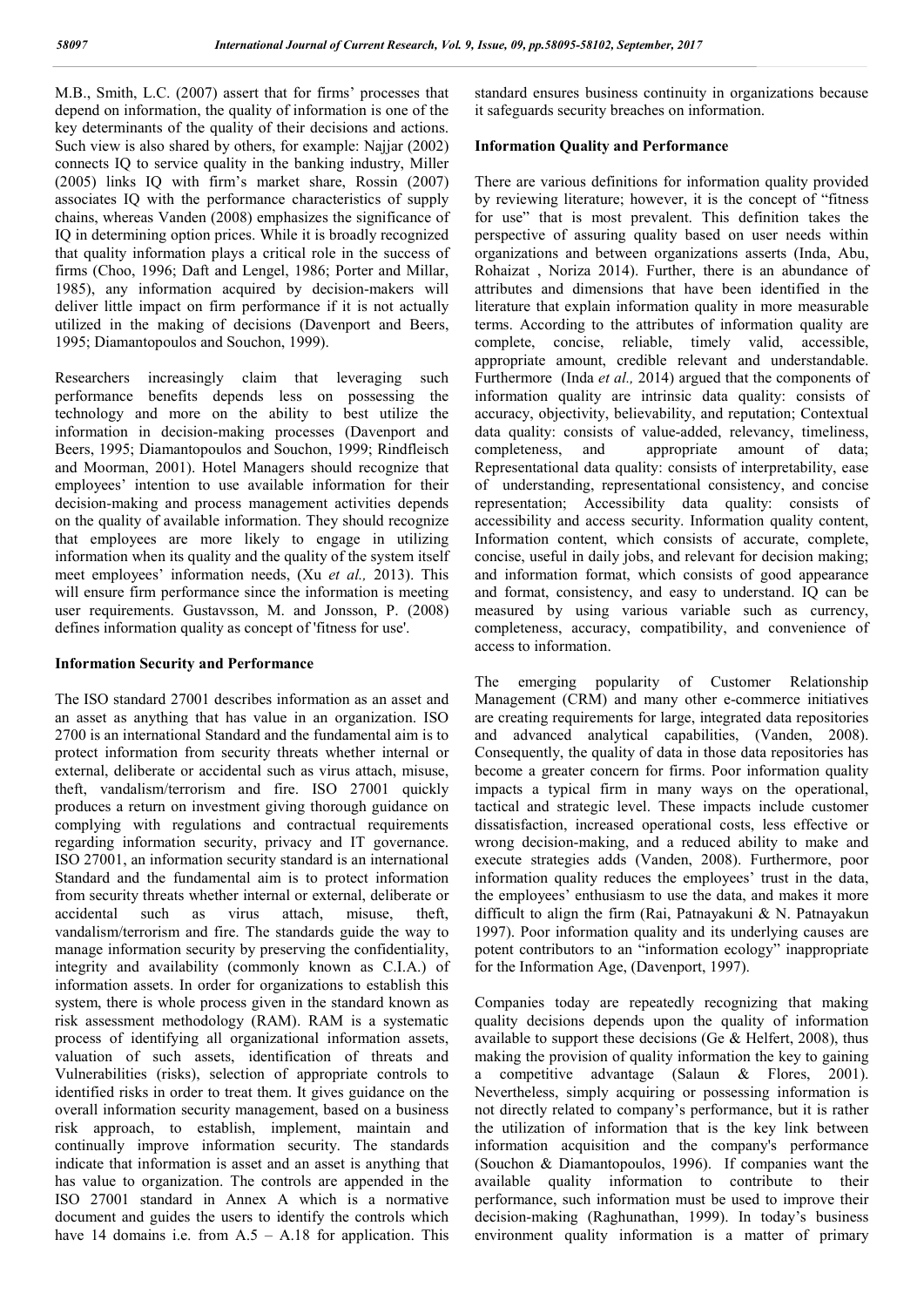interest. For more and more companies, information has increasingly become a critical resource and an asset in their business processes (Kirk, 1999). According to Stvilia, Gasser, Twidale, & Smith (2007), for companies' processes that depend on information, the quality of information is one of the key determinants of the quality of their decisions and actions. The contribution of high-quality in-formation to companies is that it makes it easier to convert available information into knowledge, by helping to interpret and evaluate the information, by assisting the connection with prior knowledge, and by facilitating the application of the information to new contexts (Eppler & Wittig, 2000).

#### **Research Methodology**

This study adopted a positivist research philosophy. A study by Schiffman and Kanuk (1997) observed that principal positivist methods often involve statistical analysis in order to generate findings. Cohen and Crabtree (2006), Bryman (2001) and Levin (1997) argued that a positivist approach to research is based on knowledge gained from "positive" verification of observable experience rather than introspection or intuition. The study used a descriptive and correctional research designs as the basic designs which are of cross sectional survey in nature. This research employed a survey to obtain data measuring participants' perceptions of information quality in the hotel industry. The self administered questionnaires were used to collect data between February and April 2016. The research was carried out in Nairobi, largest city and capital city of Kenya which houses the majority of rated hotels. Explanatory research designs were utilized in this study. The target population comprised of 3 to 5 star rated hotels with a total of 9,208 staffs in Nairobi County. Three hundred and twenty-four (324) responses were obtained out of an anticipated maximum number of three hundred and eighty-four (384) translating to 84.375% approx. 84%. A questionnaire instrument was used to collect the data. The researchers observed confidentiality of respondents by ensuring that ethical procedures were adhered to. In order to assess information quality, we adopted previously used and validated indicators provided by Jason *et al.,* (2011). The questionnaire used was structured questionnaire with 5-point Likert scales and 15 of the information quality criteria items were used. The performance of the hotels was measured by the level of business performance. Data collected was analyzed by use of descriptive and inferential statistics.

#### **STUDY RESULTS AND FINDINGS**

#### *Reliability test on the moderating variable, IQ and Hotel Performance*

Reliability was measured using Cronbach's Alpha coefficient which was used to measure the internal consistency of the research instrument. The Cronbach's alpha coefficient ranges between 0 and 1 and an alpha coefficient of a minimum of 0.70 is considered appropriate. The variables were found to be highly reliable with an alpha coefficient greater than the minimum accepted Cronbach's alpha coefficient of 0.70 (Hair *et al.,* 2010). The results were summarized in Table 1.

#### *Descriptive Statistics*

From Table 2 and 3 all the factors on both variables attained mean scores of above 3.5 implying that most respondents on average agreed with statements on the variables.

#### **Table 1. Reliability Check on the moderating variable, IQ**

|             | <b>Reliability Statistics</b> |       |
|-------------|-------------------------------|-------|
| Variable    | Cronbach's                    | N of  |
|             | Alpha                         | Items |
| Information | .925                          | 15    |
| Ouality     |                               |       |
| Hotel       | 807                           | 6     |
| Performance |                               |       |

These findings further concur with the study carried by Gustavsson, M. and Jonsson, P. (2008) that the attributes of information quality are complete, concise, reliable, timely valid, accessible, appropriate amount, credible relevant and understandable make information 'fit' for use. Stvilia, B., Gasser, L., Twidale, M.B., Smith, L.C. (2007) assert that for firms' processes that depend on quality of information makes the best decision since its one of the key determinants of the quality of decisions and actions they make. Such view is also shared by others, for example: Najjar (2002) connects IQ to service quality in the banking industry, Miller (2005) links IQ with firm's market share, Rossin (2007) associates IQ with the performance characteristics of supply chains, whereas Vanden (2008) emphasizes the significance of IQ in determining option prices. (Choo, 1996; Daft and Lengel, 1986; Porter and Millar, 1985) assert that any information acquired by decision-makers will deliver little impact on firm performance if it is not actually utilized in the making of decisions. This confirms the fact that a mean of over 3.5 agreed on tested variable on information quality.

#### *Performance against IQ*

#### *Correlation analysis of IQ and performance*

The study sought to establish whether there was correlation between hotel Performance and Information Quality. The findings were summarized in Table 4. From the table, a positive correlation coefficient existed between hotel performance and Information Quality.

#### *Line of Best Fit of performance and IQ*

The study sought to find out if linear relationship existed between Information Quality and Firm Performance. Therefore, a curvilinear graph was generated from the data using SPSS Software. The findings were summarized in Figure1. From the figure, there is an observed positive linear relationship between Information Quality and Performance as most of the scatter dots lie close or within the line of best fit.

#### *Linear regression analysis of performance and IQ*

A regression analysis was carried out to investigate the extent of influence that Information Quality had on Firm Performance. The Model Summary Table 5 shows that 21.3% (Adjusted R Square  $=$  .213) of the total variability in the dependent variable (Firm Performance) can be explained by Information Quality. From the Anova Table 6, the regression model is statistically significant as p-value was less than .05 thresholds at  $Sig. = .000$ . In addition, the null hypothesis that Information Quality does not have a statistically significant influence on Firm Performance is rejected and the alternative hypothesis that Information Quality has a statistically significant influence on Firm Performance is accepted.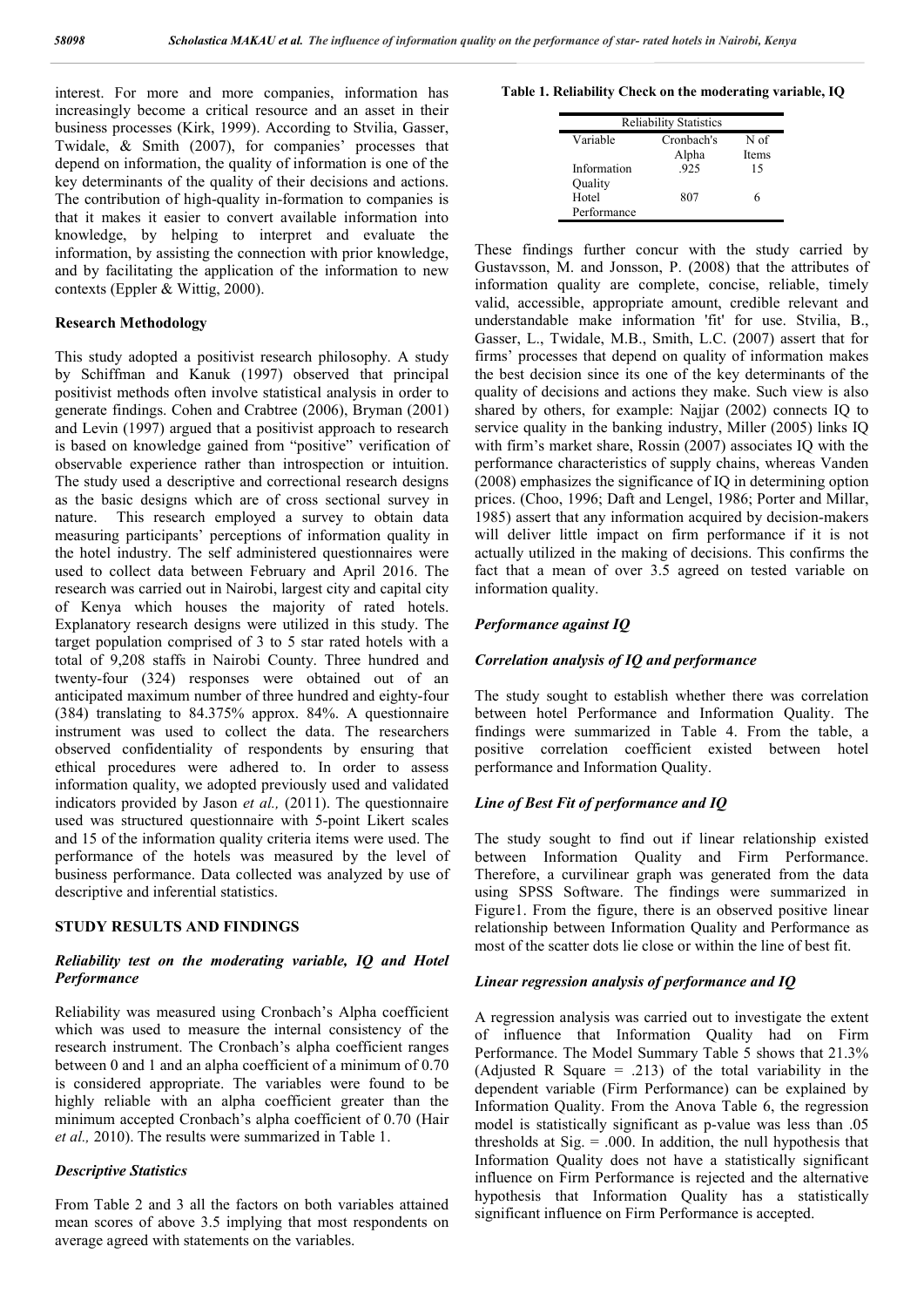#### **Table 2. Descriptive Statistics of Information Quality**

|                                | Mean      | Std. Deviation |           | <b>Skewness</b> |                  | Kurtosis   |
|--------------------------------|-----------|----------------|-----------|-----------------|------------------|------------|
|                                | Statistic | Statistic      | Statistic | Std. Error      | <b>Statistic</b> | Std. Error |
| Accessibility                  | 3.64      | 1.021          | $-.635$   | .135            | .003             | .270       |
| Appropriate amount             | 3.45      | 1.138          | $-411$    | .135            | $-.621$          | .270       |
| Believability                  | 3.53      | 1.212          | $-455$    | .135            | $-.711$          | .270       |
| Completeness                   | 3.57      | 1.118          | $-.688$   | .135            | $-.177$          | .270       |
| Concise                        | 3.77      | .970           | $-.763$   | .135            | .381             | .270       |
| Consistent                     | 3.76      | .994           | $-.624$   | .135            | $-.082$          | .270       |
| Representation                 | 3.80      | .918           | $-.680$   | .135            | .386             | .270       |
| Ease of operation              | 3.76      | 1.003          | $-.807$   | .135            | .367             | .270       |
| Free-of-error                  | 3.69      | .981           | $-.604$   | .135            | .163             | .270       |
| Interpretability               | 3.72      | .976           | $-.539$   | .135            | $-087$           | .270       |
| Objectivity                    | 3.67      | 1.129          | $-.804$   | .135            | $-.009$          | .270       |
| Relevancy                      | 4.02      | .892           | $-965$    | .135            | 1.038            | .270       |
| Security                       | 4.03      | .963           | $-1.066$  | .135            | 1.017            | .270       |
| <b>Timeliness</b>              | 3.99      | .957           | $-.892$   | .135            | .516             | .270       |
| Understandability<br>$N = 324$ | 4.09      | .916           | $-913$    | .135            | .549             | .270       |

### **Table 3. Descriptive statistics on the dependent variable**

|                                                                                          | Minimum   | Maximum   | Mean      | Std.<br>Deviation | <b>Skewness</b> |            | Kurtosis  |            |
|------------------------------------------------------------------------------------------|-----------|-----------|-----------|-------------------|-----------------|------------|-----------|------------|
|                                                                                          | Statistic | Statistic | Statistic | Statistic         | Statistic       | Std. Error | Statistic | Std. Error |
| We have bought new products and<br>services to the market faster than our<br>competitors |           | 5         | 3.66      | .887              | $-437$          | .135       | .239      | .270       |
| The success rates of our new products<br>and services have been very high.               | -1        | 5         | 3.88      | .953              | $-734$          | .135       | .172      | .270       |
| Our productivity has exceeded that of 1<br>our competitors                               |           | 5         | 3.82      | .866              | $-445$          | .135       | $-.242$   | .270       |
| Our profit has exceeded that of our 1<br>competitors                                     |           | 5         | 3.79      | .847              | $-323$          | .135       | $-165$    | .270       |
| Our financial performance has been 2<br>outstanding                                      |           | 5         | 3.91      | .773              | $-.404$         | .135       | $-.104$   | .270       |
| Our financial performance has exceeded<br>that of our competitors<br>$N = 324$           | -1        | 5         | 3.76      | .828              | $-.284$         | .135       | .066      | .270       |

### **Table 4: Model summary of information quality and firm performance**

|       |               |                                                | Model Summary            |                            |
|-------|---------------|------------------------------------------------|--------------------------|----------------------------|
| Model |               | R Square                                       | <b>Adjusted R Square</b> | Std. Error of the Estimate |
|       | $464^{\circ}$ | 215                                            | 213                      | 3.920                      |
|       |               | a. Predictors: (Constant), Information quality |                          |                            |

#### **Table 5: Anova of information Quality and firm performance**

|       |                                                |                | ANOVA <sup>a</sup> |             |        |                   |
|-------|------------------------------------------------|----------------|--------------------|-------------|--------|-------------------|
| Model |                                                | Sum of Squares | df                 | Mean Square |        | Sig.              |
|       | Regression                                     | 1358.635       |                    | 1358.635    | 88.410 | .000 <sup>t</sup> |
|       | Residual                                       | 4948.337       | 322                | 15.368      |        |                   |
|       | Total                                          | 6306.972       | 323                |             |        |                   |
|       | a. Dependent Variable: Firm Performance        |                |                    |             |        |                   |
|       | b. Predictors: (Constant), Information quality |                |                    |             |        |                   |

#### **Table 6. Coefficient of information quality and firm performance**

|       | Coefficients <sup>a</sup>               |        |                             |                                  |       |      |
|-------|-----------------------------------------|--------|-----------------------------|----------------------------------|-------|------|
| Model |                                         |        | Unstandardized Coefficients | <b>Standardized Coefficients</b> |       | Sig. |
|       |                                         |        | Std. Error                  | Beta                             |       |      |
|       | (Constant)                              | 10.781 | 1.177                       |                                  | 9.159 | .000 |
|       | Information quality                     | .193   | .020                        | .464                             | 9.403 | .000 |
|       | a. Dependent Variable: Firm Performance |        |                             |                                  |       |      |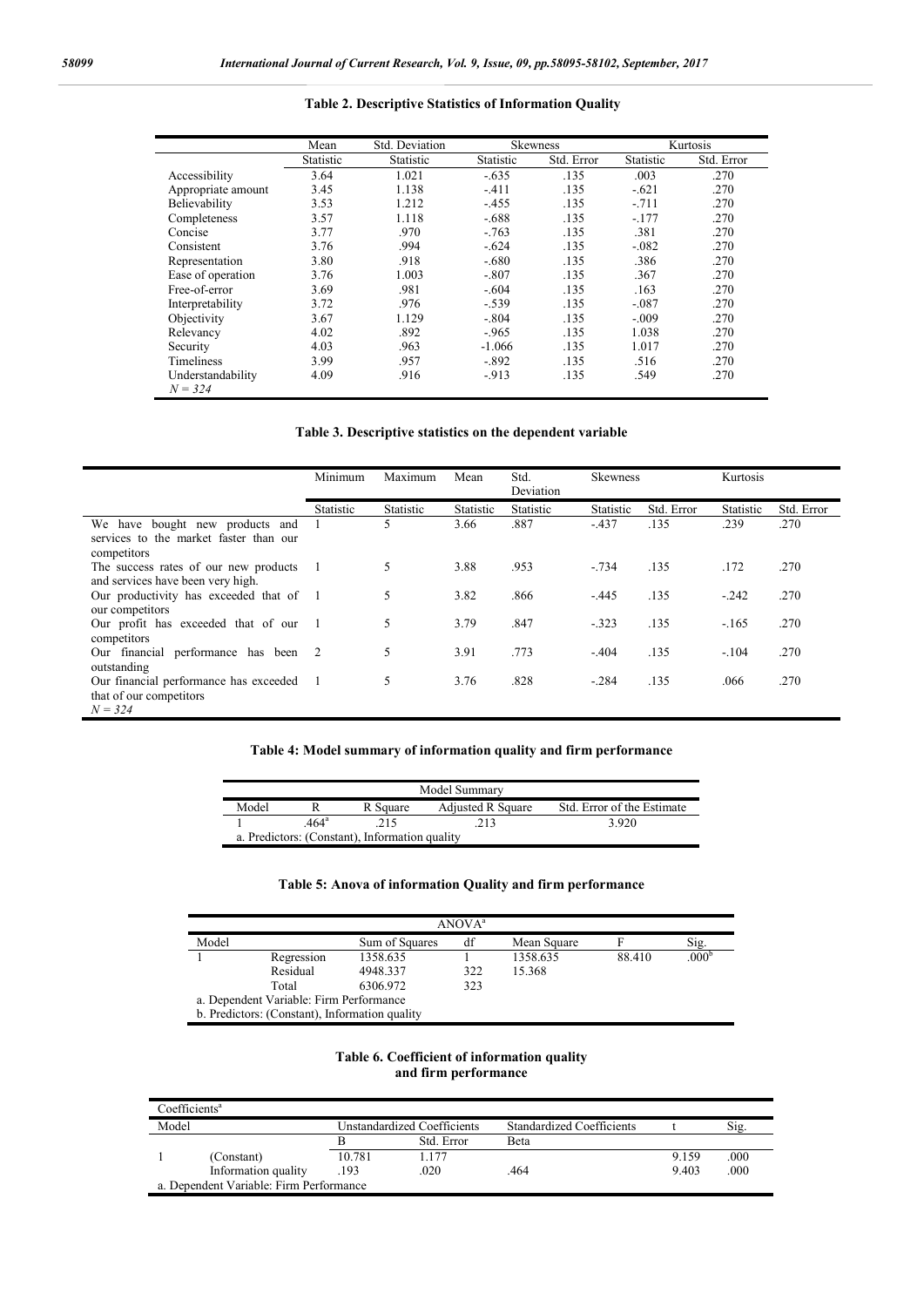| Model | Summarv                   |                |                         |                              |
|-------|---------------------------|----------------|-------------------------|------------------------------|
| Model |                           | Square         | Adıusted<br>R<br>Square | Std<br>Error of the Estimate |
|       | $\tau \cap \tau$ a<br>ے ب | 270<br>$\circ$ | .243                    | 54050                        |

a. Predictors: (Constant), Understandability, Accessibility , Free-of-error, Ease of operation, Objectivity, Relevancy,<br>Representation, Concise, Completeness, Security, Timeliness, Interpretability, Consistent, Appropriate Representation, Concise, Completeness, Security, Timeliness, Interpretability, Consistent, Appropriate amount, Believability

**Table 8. Model Summary Table of Information Quality and Firm Performance Quality and** 

|       |            |                | ANOVA <sup>a</sup> |             |       |      |
|-------|------------|----------------|--------------------|-------------|-------|------|
| Model |            | Sum of Squares | $\mathbf{r}$<br>df | Mean Square |       | Sig. |
|       | Regression | 48.585         |                    | 3.239       | 7.895 | 000  |
|       | Residual   | 126.354        | 308                | .410        |       |      |
|       | Total      | 174.939        | 323                |             |       |      |

**Table 9. Coefficient Table of Information Quality Factors and Firm Performance Quality Factors Firm** 

|       | Model Summary                                       |                        |                                                                                                                                                                                                                                                                                                         |                                                                                       |                        |                           |                            |                                                           |
|-------|-----------------------------------------------------|------------------------|---------------------------------------------------------------------------------------------------------------------------------------------------------------------------------------------------------------------------------------------------------------------------------------------------------|---------------------------------------------------------------------------------------|------------------------|---------------------------|----------------------------|-----------------------------------------------------------|
|       | Model                                               | R                      | R Square                                                                                                                                                                                                                                                                                                | <b>Adjusted R Square</b>                                                              |                        |                           | Std. Error of the Estimate |                                                           |
|       | 1                                                   | $.527^{\circ}$         | .278                                                                                                                                                                                                                                                                                                    | .243                                                                                  |                        | .64050                    |                            |                                                           |
|       | Believability                                       |                        | a. Predictors: (Constant), Understandability, Accessibility, Free-of-error, Ease of operation, Objectivity, R<br>Representation, Concise, Completeness, Security, Timeliness, Interpretability, Consistent, Appropriate amo<br>Table 8. Model Summary Table of Information Quality and Firm Performance |                                                                                       |                        |                           |                            |                                                           |
|       |                                                     |                        |                                                                                                                                                                                                                                                                                                         | ANOVA <sup>a</sup>                                                                    |                        |                           |                            |                                                           |
|       | Model<br>Regression<br>1                            |                        | Sum of Squares<br>48.585                                                                                                                                                                                                                                                                                | df<br>15                                                                              | 3.239                  | Mean Square               | F<br>7.895                 | Sig.<br>$.000^{\circ}$                                    |
|       | Residual<br>Total                                   |                        | 126.354<br>174.939                                                                                                                                                                                                                                                                                      | 308<br>323                                                                            | .410                   |                           |                            |                                                           |
|       |                                                     |                        | Table 9. Coefficient Table of Information Quality Factors and Firm Performance                                                                                                                                                                                                                          |                                                                                       |                        |                           |                            |                                                           |
|       |                                                     |                        |                                                                                                                                                                                                                                                                                                         | Coefficients <sup>a</sup>                                                             |                        |                           |                            |                                                           |
| Model |                                                     | B                      | Unstandardized Coefficients<br>Std. Error                                                                                                                                                                                                                                                               | Beta                                                                                  |                        | Standardized Coefficients | t                          | Sig.                                                      |
|       | (Constant)                                          | 1.958                  | .212                                                                                                                                                                                                                                                                                                    |                                                                                       |                        |                           | 9.234                      | .000                                                      |
|       | Accessibility                                       | .124                   | .053                                                                                                                                                                                                                                                                                                    | .173                                                                                  |                        |                           | 2.335                      | .020                                                      |
|       | Appropriate amount                                  | $-.031$<br>.000        | .055<br>.057                                                                                                                                                                                                                                                                                            | $-.049$                                                                               |                        |                           | $-.567$                    | .571<br>.994                                              |
|       | Believability<br>Completeness                       | .040                   | .053                                                                                                                                                                                                                                                                                                    | $-.001$<br>.061                                                                       |                        |                           | $-.008$<br>.755            | .451                                                      |
|       | Concise                                             | .010                   | .051                                                                                                                                                                                                                                                                                                    | .013                                                                                  |                        |                           | .195                       | .846                                                      |
|       | Consistent                                          | .119                   | .057                                                                                                                                                                                                                                                                                                    | .161                                                                                  |                        |                           | 2.106                      | .036                                                      |
|       | Representation                                      | .034                   | .055                                                                                                                                                                                                                                                                                                    | .042                                                                                  |                        |                           | .621                       | .535                                                      |
|       | Ease of operation<br>Free-of-error                  | .090<br>$-156$         | .052<br>.046                                                                                                                                                                                                                                                                                            | .122<br>$-.208$                                                                       |                        |                           | 1.722<br>$-3.418$          | .086<br>.001                                              |
|       | Interpretability                                    | .034                   | .055                                                                                                                                                                                                                                                                                                    | .046                                                                                  |                        |                           | .620                       | .535                                                      |
|       | Objectivity                                         | .074                   | .044                                                                                                                                                                                                                                                                                                    | .113                                                                                  |                        |                           | 1.677                      | .094                                                      |
|       | Relevancy                                           | $-.038$                | .058                                                                                                                                                                                                                                                                                                    | $-.045$                                                                               |                        |                           | $-.643$                    | .521                                                      |
|       | Security                                            | .037                   | .055                                                                                                                                                                                                                                                                                                    | .048                                                                                  |                        |                           | .666                       | .506                                                      |
|       | Timeliness<br>Understandability                     | .031<br>.066           | .055<br>.056                                                                                                                                                                                                                                                                                            | .040<br>.082                                                                          |                        |                           | .564<br>1.183              | .573<br>.238                                              |
|       | a. Dependent Variable: Firm Performance             |                        |                                                                                                                                                                                                                                                                                                         |                                                                                       |                        |                           |                            |                                                           |
|       |                                                     | 30 <sup>o</sup>        |                                                                                                                                                                                                                                                                                                         |                                                                                       | 0.000                  | O Observed<br>Linear      |                            |                                                           |
|       |                                                     |                        |                                                                                                                                                                                                                                                                                                         | $\circ$                                                                               | $\circ$<br>$\infty$    |                           |                            |                                                           |
|       |                                                     |                        |                                                                                                                                                                                                                                                                                                         | $\circ$<br>$\infty$                                                                   | 0.00000<br>000000000 0 |                           |                            |                                                           |
|       |                                                     |                        |                                                                                                                                                                                                                                                                                                         |                                                                                       |                        |                           |                            |                                                           |
|       |                                                     | $25 -$                 |                                                                                                                                                                                                                                                                                                         | 00 0 0 000 000                                                                        |                        |                           |                            |                                                           |
|       |                                                     |                        | $\circ$<br>$\circ$                                                                                                                                                                                                                                                                                      | o<br>$\infty$ $\infty$ $\infty$ $\infty$ $\infty$ $\infty$ $\infty$ $\infty$ $\infty$ | $\infty$               |                           |                            |                                                           |
|       |                                                     |                        | $\circ$                                                                                                                                                                                                                                                                                                 | $\infty$ $\infty$ $\infty$ $\infty$<br>∕о                                             | 000                    |                           |                            |                                                           |
|       |                                                     |                        | 00                                                                                                                                                                                                                                                                                                      | o <i>ക</i> ര്യായാ o co co                                                             |                        |                           |                            |                                                           |
|       |                                                     | Firm Performance<br>မြ | $\circ$                                                                                                                                                                                                                                                                                                 | 0,000,000,000                                                                         |                        |                           |                            |                                                           |
|       |                                                     | $\circ$                | $\infty$ o<br>0 <sup>o</sup><br>000                                                                                                                                                                                                                                                                     | 000000<br>00000000000000                                                              |                        |                           |                            |                                                           |
|       |                                                     |                        |                                                                                                                                                                                                                                                                                                         | $\infty$<br>000000                                                                    |                        |                           |                            |                                                           |
|       |                                                     | O                      |                                                                                                                                                                                                                                                                                                         | 00 00 0 000 000 0 0<br>$\circ$                                                        |                        |                           |                            |                                                           |
|       |                                                     | 15                     | O                                                                                                                                                                                                                                                                                                       | O<br>$\circ$                                                                          | $\circ$                |                           |                            |                                                           |
|       |                                                     |                        | ٥<br>O                                                                                                                                                                                                                                                                                                  | Ö<br>$\circ$ $\infty$<br>$\infty$<br>$\circ$                                          | 0 <sup>o</sup>         |                           |                            |                                                           |
|       |                                                     |                        | $\circ$<br>Ö                                                                                                                                                                                                                                                                                            | $\circ$<br>$\infty$ o                                                                 | $\circ$                |                           |                            |                                                           |
|       |                                                     |                        |                                                                                                                                                                                                                                                                                                         |                                                                                       | $\Omega$               |                           |                            |                                                           |
|       |                                                     | $10 +$                 | 30<br>40                                                                                                                                                                                                                                                                                                | 50<br>60                                                                              | $\frac{1}{70}$         | $80^{\circ}$              |                            |                                                           |
|       |                                                     |                        |                                                                                                                                                                                                                                                                                                         | Information quality                                                                   |                        |                           |                            |                                                           |
|       |                                                     |                        | Figure 1: Curvillinear Graph showing a linear relationship between                                                                                                                                                                                                                                      |                                                                                       |                        |                           |                            |                                                           |
|       |                                                     |                        | <b>Information Quality and Hotel Performance</b>                                                                                                                                                                                                                                                        |                                                                                       |                        |                           |                            |                                                           |
|       | ent Table 7 shows that Information Quality          |                        |                                                                                                                                                                                                                                                                                                         |                                                                                       |                        |                           |                            | The Model Summary Table 8 shows that 24.3% (A             |
|       | statistically significant value of .193 for every   |                        |                                                                                                                                                                                                                                                                                                         |                                                                                       |                        |                           |                            | Square $=$ .243) of the total variability in the dependen |
|       | in the dependent variable (Performance). Multiple   |                        |                                                                                                                                                                                                                                                                                                         |                                                                                       |                        |                           |                            | (Firm Performance) can be explained by fa                 |
|       | sion Analysis Firm Performance and Information      |                        |                                                                                                                                                                                                                                                                                                         |                                                                                       |                        |                           |                            | Information Quality. From the Anova Table 9, the r        |
|       | ression analysis was carried out to investigate for |                        |                                                                                                                                                                                                                                                                                                         |                                                                                       |                        |                           |                            | model is statistically significant as p-value was less    |
|       |                                                     |                        | contribution of factors on Information Quality to                                                                                                                                                                                                                                                       |                                                                                       |                        |                           |                            | threshold at Sig. $= .000$ . In addition, the null hypot  |



**Figure 1: Curvillinear Graph showing a linear relationship between Information Quality and Hotel Performance**

The Coefficient Table 7 shows that Information Quality contributes a statistically significant value of .193 for every unit change in the dependent variable (Performance). (Performance).Multiple Linear Regression Analysis Firm Performance and Information Quality A regression analysis was carried out to investigate for the extent of contribution of factors on Information Quality to Firm Performance.

The Model Summary Table 8 shows that 24.3% (Adjusted R Square  $=$  .243) of the total variability in the dependent variable (Firm Performance) can be explained by factors on Information Quality. From the Anova Table 9, the regression model is statistically significant as p-value was less than .05 threshold at Sig. = .000. In addition, the null hypothesis that Information Quality does not have a statistically significant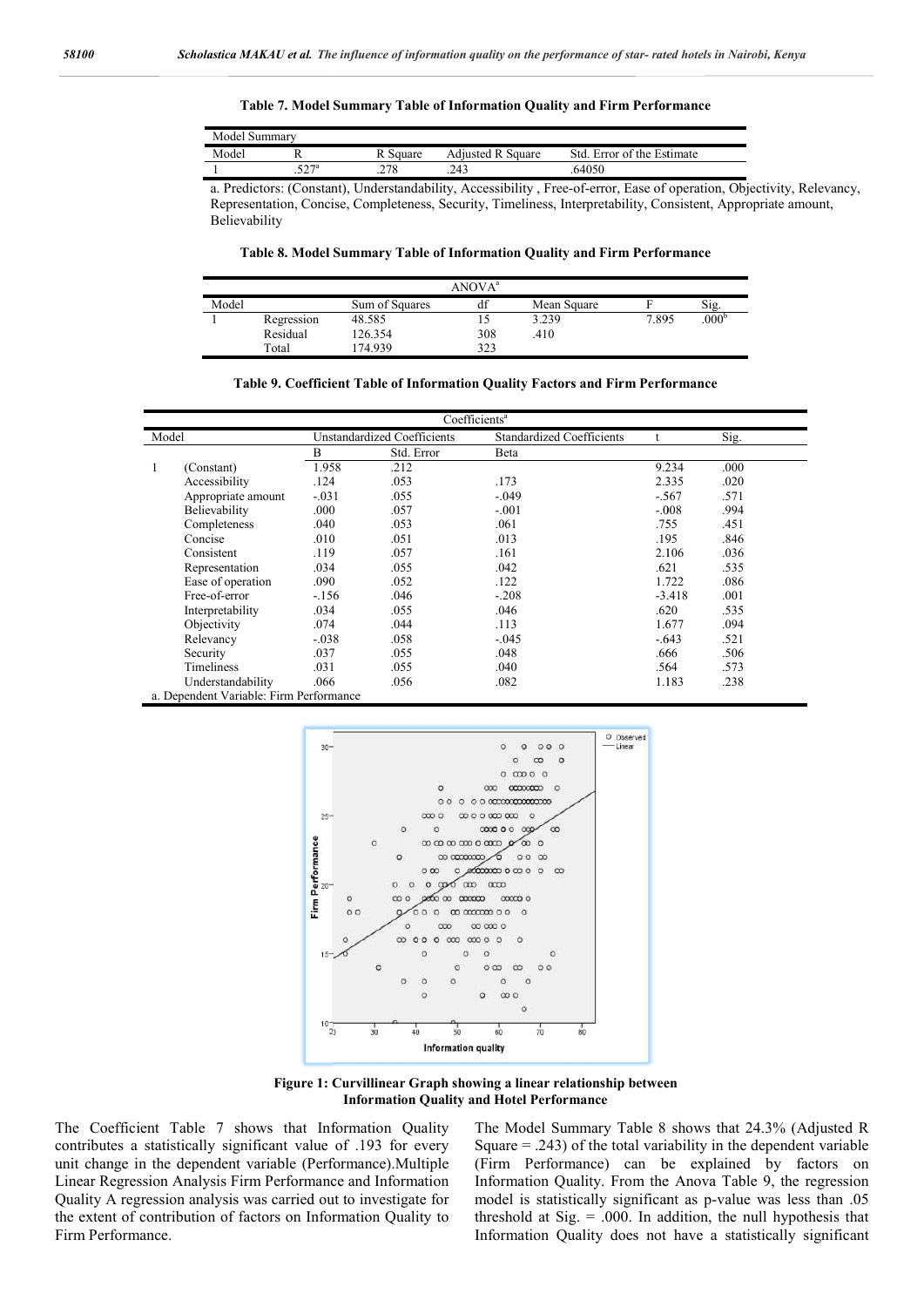influence on Firm Performance is rejected and the alternative hypothesis that Information Quality has a statistically significant influence on Firm Performance is accepted. From the Coefficient Table 10 shows that Accessibility, Consistent, and Free-of-error factors contributes statistically significant values of .124, 119 and -.156 respectively, for every unit change in the dependent variable (Performance).

#### **SUMMARY OF RESULTS AND FINDINGS**

The researcher sought to find the influence of Information Quality on Performance. A curvilinear graph showed that a positive linear relationship existed between Information Quality and Hotel Performance. Information Quality and Hotel Performance had a positive correlation coefficient of .464. A regression analysis between Information Quality and Firm Performance showed that 21.3% of the total variability in the dependent variable (Firm Performance) can be explained by Information Quality. Anova indicated that, the regression model was statistically significant as p-value was less than .05 thresholds at  $Sig. = .000$ . In addition, the null hypothesis that Information Quality did not have a statistically significant influence on Hotel Performance was rejected and the alternative hypothesis that Information Quality had a statistically significant influence on Hotel Performance was accepted. The beta Coefficients shows that Information Quality contributes a statistically significant value of .193 for every unit change in the dependent variable (Hotel Performance).

#### **Conclusion**

A regression analysis between Information Quality and Firm Performance showed that the dependent variable (Firm Performance) could be explained by Information Quality. This study therefor draws two main conclusions can be made. First, hotel performance depends on information quality very much. Secondly and in addition, it was found that information quality and performance have correlation Also, the findings revealed that Information Quality and Firm Performance had a positive correlation coefficient of .464. Based on these study findings the researcher concluded that Information Quality significantly influenced Firm Performance to very great extent. In a similar study Hitt and Brynjolfsson (1996) found that some firms were obtaining significant competitive advantages while others were not. The reason firms did not obtain competitive advantages could be because their information systems did not work effectively and efficiently to produce high quality information to help their business operations or influence consumer behaviors in a positive way. In other words, their information systems were not as well managed and utilized as they should be, or maybe their expensive information systems were processing and producing the data with high rates of errors so that there was not much useful output from which the firm could benefit. Therefore, it is important that firms frequently test and retest the kind of information generated by their information systems to ensure that it is free of errors and useful to the consumers.

#### **Recommendation**

Based on this findings and conclusion that Information Quality significantly influenced hotel Performance, firms must follow the dimensions articulated in Zhilin *et al.* (2005) when organizing and evaluating the information they avail to their customers. The findings confirmed a study by Zhilin *et al.*

(2005) that Information Quality is defined in terms of the kind of information it avails to the customer i.e. Accurate information, Up-to-date information, Customized information presentation, Valuable tips on products/services, Reliable professional opinions, In-depth market analysis and Unique content. This study therefore, makes both policy recommendations and gives directions for future research in this area. On policy, the study recommends that hotels needs to implement Information Security Management System (ISMS) which will ensure preservation of confidentiality, Integrity and Availability commonly as C.I.A. In addition, the hotel managers need to undergo awareness training on information quality and pass the knowledge on the kind of information their employees need to avail to their customers. In conclusion, the authors suggest that hotels managers should take a more proactive role on information quality. This is qualified in the study because while carrying out this study it was noted that that hotels information in terms of accessibility, consistent and free of error contributed significantly to values of 124, 119 and -156 respectively. Implementation of such information mechanisms could go a long way in elevating both the national and international service quality levels and competitiveness. Perhaps future studies will consider the use of longitudinal data which would reveal the dynamic of this phenomenon over an extended period of time.

## **REFERENCES**

- Aleš & Andreja, 2012. Exploring the Impact of Decision Making Culture on the Information Quality - Information
- Black, S.A., and Porter, L.J. 1996. "Identification of critical factors of TQM," *Decision Sciences,* (27:1) pp 1-
- Davenport, T. H. 1997. *Information Ecology*. Oxford University Press, New York.
- Davenport, T.H., Harris, J.G., Morison, R. 2010. Analytics at Work: Smarter Decisions, Better
- Eric Verheul 2011. practical implementation of ISO 27001 Security in organizations Hung, Y.H., Huang, M.L. and Chen, K.S. (2003), Service quality evaluation by service quality
- Gustavsson, M. and Jonsson, P. 2008. Perceived Quality Deficiencies of Demand Information and Their Consequences. International Journal of Logistics: Research & Applications, 11, 295-312.
- Hitt, L. and Brynjolfsson, E. 1996. Productivity, Business Profitability and Consumer Surplus: Three Different Measures of Information Technology Value, *MIS Quarterly,* 20(2), pp.121-142.
- Inda Sukati, Abu Bakar Hamid, Rohaizat Baharun, Noriza Mohd, 2014. Jamal The Moderating Role of Market, Firm and Supply Chain Factors on the Relationship between Information Technology.
- Iravo, M., Ongori, J. & Munene, C. 2013. Factors affecting the performance of hotels and restaurants in Kenya. A case of Kisii Practices and Supply Chain Agility ISO 27001:2013 Standard – Information.
- Jason R. C. Nurse, Syed S. Rahman, Sadie Creese, Michael Goldsmith, Koen Lamberts, 2011. Information Quality and Trustworthiness: A Topical State-of-the-Art Review University of Warwick, Coventry, CV4 7AL, UK.
- Marchand, D.A., Kettinger, W.J., and Rollins, J.D. 2000. "Information orientation: People, technology and the bottom line," *Sloan Management Review* (41:4) pp 69-80.